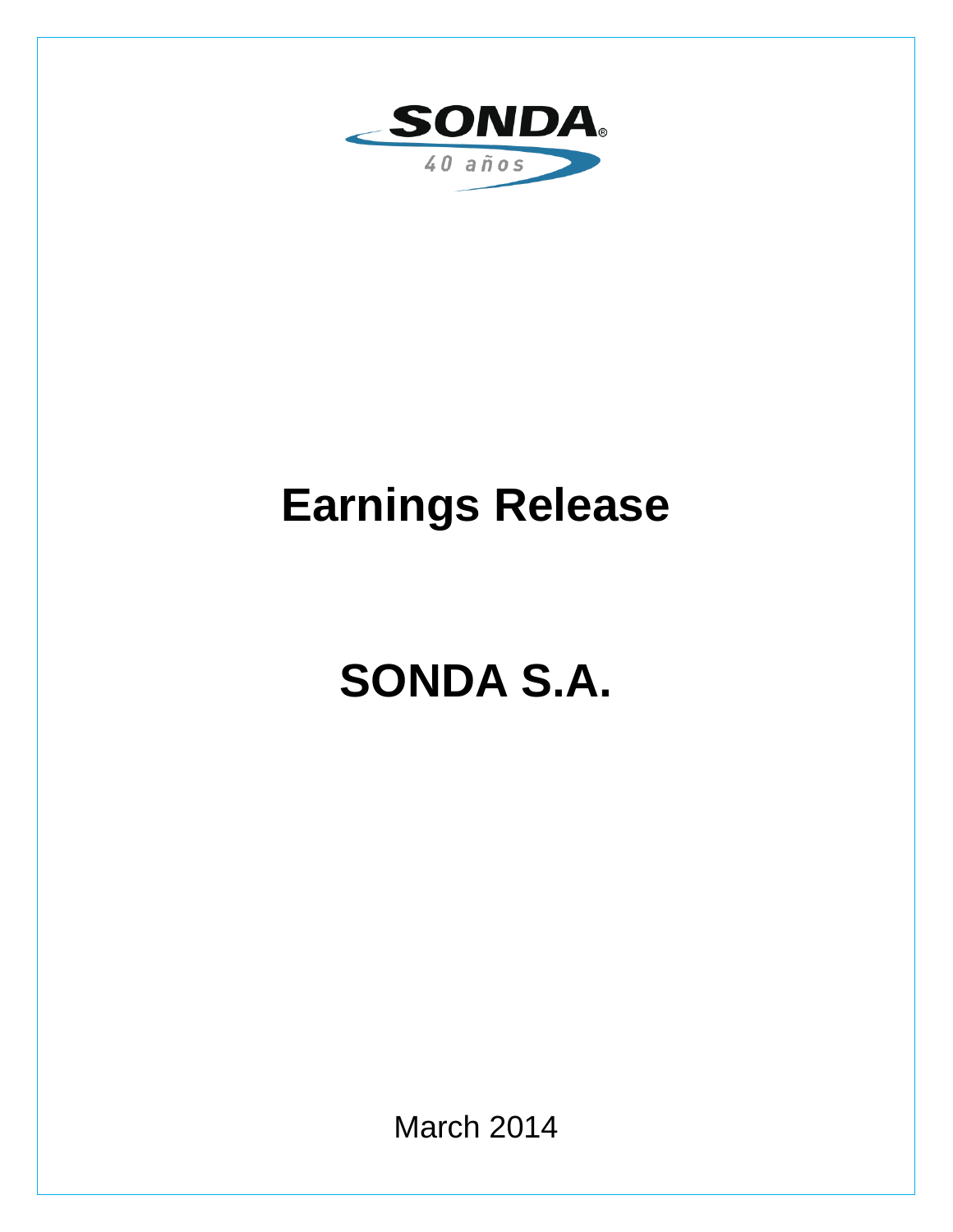

# **Relevant figures:**

- **♦ Consolidated Revenues: US\$302.4 million**
- **❖** Operating Income **US\$34.3 million**
- **S** FRITDA: **US\$48.6 million**
- ◆ Net Income Attributable to Owners: **US\$24.4 million**
- $\div$  EBITDA margin: **16.1%**
- ◆ Net Margin: **8.1%**

# **Earnings Release**

January 01, 2014 - March 31, 2014

SONDA S.A. and subsidiaries announce their consolidated financial results for the period from January 01 to March 31, 2014. All figures are expressed in Chilean pesos and have been prepared under International Financial Reporting Standards (IFRS). Conversions to US dollars stated in this report are based on the month-end exchange rate as of March 31, 2014 (1 US\$ = 551.18 Chilean Pesos).

## **1. Executive Summary**

SONDA had consolidated revenues of \$166.658 million (US\$302.4 million) for the first three months of 2014, 5.6% higher than the same quarter for the previous year. Operating income was \$18,883 million (US\$34.3 million) and EBITDA was \$26,778 million (US\$48.6 million), a decrease of 6.4% and 1.5% respectively (YoY). Net income attributable to owners totaled \$13,427 million (US\$24.4 million), 6.6% lower than the same period in 2013.

Regional results:

| <b>Region</b> | <b>Revenues</b>   |               | <b>EBITDA</b>     |                 |
|---------------|-------------------|---------------|-------------------|-----------------|
|               | Ch <sub>\$M</sub> | $\Lambda$ Y/Y | Ch <sub>\$M</sub> | $\triangle$ Y/Y |
| Chile         | 72.461            | $+2.7%$       | 12,748            | $-16.1%$        |
| <b>Brazil</b> | 53,111            | $-0.8%$       | 6,048             | $-3.4%$         |
| Mexico        | 14.854            | $+11.6%$      | 2.718             | $+21.7%$        |
| <b>OPLA</b>   | 26.232            | $+28.2%$      | 5.264             | $+51.2%$        |
| Total         | 166,658           | $+5.6%$       | 26,778            | $-1.5%$         |

The ROE for 1Q14 was 11.1%. The current liquidity ratio was (2.0x), financial leverage ratio was (0.2x) and financial expenses coverage ratio was (18.0x) which reflect a strong financial position.

Other highlights:

Operations outside Chile increased their revenue by 7.9% (YoY), totaling \$94,198 million (US\$170.9 million), contributing 56.5% of consolidated revenues, while operating income and EBITDA grew by 12.0% and 17.1% compared to the same quarter in 2013, reaching \$8,961 million (US\$16.3 million) and \$14,030 million (US\$25.5 million), respectively.

Operations outside Chile also improved the EBITDA margin by 120bp in comparison with the first quarter of 2013, reaching 14.9%.

Revenues in Brazil reached \$53,111 million (US\$96.4 million), a decrease of 0.8% (YoY) and EBITDA totaled \$6,048 million (US\$11.0 million), a decrease of 3.4% (YoY). Without currency translation effects revenue in Brazil would have grown by 0.8% and EBITDA decreased by 2.2% (YoY).

Revenues in Mexico reached \$14,854 million (US\$27.0 million) and EBITDA totaled \$2,718 million (US\$4.9 million), growing by 11.6% and 21.7% in relation to the same quarter in 2013, respectively. The EBITDA margin reached 18.3%, 150bp higher than 1Q13.

Revenues in OPLA reached \$26,232 million (US\$47.6 million), growing by 28.2%, and EBITDA increased by 51.2% (YoY). EBITDA margin reached 20.1%, 310bp higher than the same period in 2013.

Revenues in Chile grew by 2.7% totaling \$72,461 million (US\$131.5 million) while EBITDA decreased by 16.1%, down to \$12,748 million (US\$23.1 million).

Net income attributable to owners was \$13,427 million (US\$24.4 million), 6.6% lower than the same quarter in 2013.

New deals closed in 1Q14 reached US\$249.9 million, 23.2% lower than the first quarter of 2013. This was due to a higher backlog of contracts still in the signing process, plus a higher comparison base due to the signature of a relevant contract in 1Q13. Without these effects, new business volume would have grown by 2.0%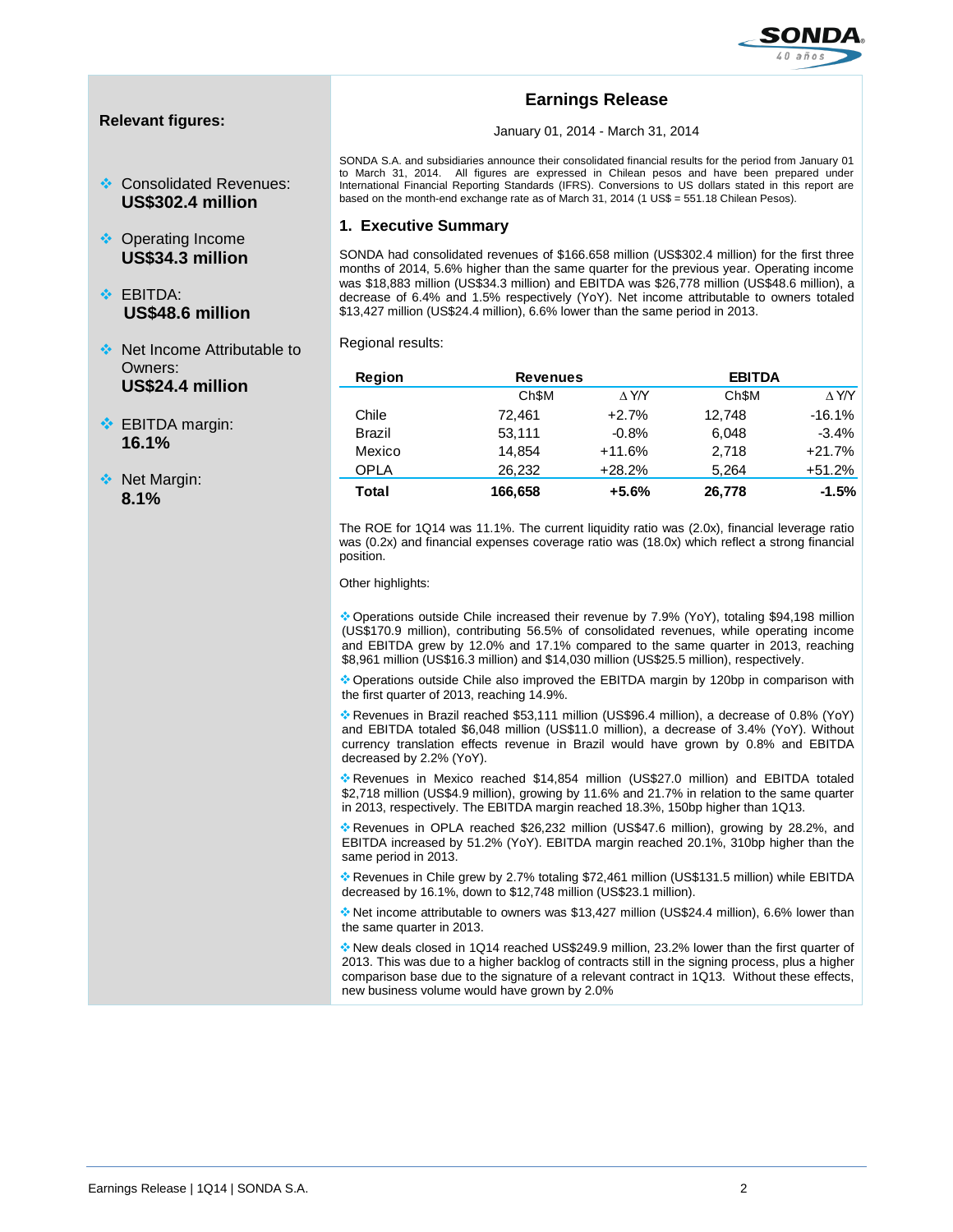

# Figure 1: Consolidated Financial Statements Summary

#### **Consolidated Financial Statements SONDA S.A.**

Millions of Ch\$ (Ch\$M)

| <b>Income Statement</b>                                          | Mar-13            | Mar-14            | $\Delta$ \$     | Δ%           |
|------------------------------------------------------------------|-------------------|-------------------|-----------------|--------------|
| Revenues                                                         | 157,861           | 166,658           | 8,798           | 5.6%         |
| Cost of Sales                                                    | (123, 229)        | (134, 316)        | (11,086)        | 9.0%         |
| <b>Gross Profit</b>                                              | 34,631            | 32,343            | (2, 289)        | -6.6%        |
| <b>Administration Expenses</b>                                   | (14, 452)         | (13, 459)         | 993             | $-6.9%$      |
| Operating Income (1)                                             | 20,180            | 18,883            | (1, 296)        | $-6.4%$      |
| Depreciation and Amortization                                    | 7,000             | 7,894             | 894             | 12.8%        |
| EBITDA <sup>(2)</sup>                                            | 27,180            | 26,778            | (402)           | $-1.5%$      |
| Other Income                                                     | 457               | 125               | (332)           | $-72.6%$     |
| <b>Other Expenses</b>                                            | (1, 467)          | (1, 551)          | (85)            | 5.8%         |
| <b>Profit (Loss) From Operating Activities</b>                   | 19,170            | 17,457            | (1,713)         | $-8.9%$      |
| <b>Financial Income</b>                                          | 2,416             | 2,550             | 134             | 5.5%         |
| <b>Financial Expenses</b>                                        | (1,661)           | (1,488)           | 173             | $-10.4%$     |
| Share of Profit (Loss) of Associates                             | 147               | (40)              | (187)           | $-127.5%$    |
| Foreign Exchange Differences                                     | (1,073)           | 913               | 1,986           | $-185.0%$    |
| Income (Loss) for Indexed Assets and Liabilities                 | 25                | (218)             | (243)           | $-960.6%$    |
| <b>Net Income Before Taxes</b>                                   | 19,024            | 19,174            | 150             | 0.8%         |
| Income Tax Expense                                               | (3,886)           | (4,928)           | (1,043)         | 26.8%        |
| <b>Net Income from Continuing Operations</b>                     | 15,138            | 14,245            | (893)           | $-5.9%$      |
| Net Income Attributable to Minority Interest                     | 763               | 818               | 55              | 7.2%         |
| Net Income Attributable to Owners of the Company                 | 14,375            | 13,427            | (948)           | $-6.6%$      |
|                                                                  |                   |                   |                 |              |
| <b>Balance Sheet</b>                                             | Dec-13            | Mar-14            | $\Delta$ \$     | $\Delta$ %   |
|                                                                  |                   |                   |                 |              |
| Cash and Cash Equivalents                                        | 170,861           | 181,420           | 10,559          | 6.2%         |
| <b>Other Current Financial Assets</b>                            | 7,046             | 12,630            | 5,584           | 79.3%        |
| Trade Accounts Receivable and Other Receivables, Net             | 139,943           | 140,279           | 335             | 0.2%         |
| <b>Accounts Receivable from Related Companies</b>                | 5,344             | 2,923             | (2, 421)        | -45.3%       |
| Inventories                                                      | 32,401            | 31,871            | (530)           | $-1.6%$      |
| <b>Other Current Assets</b><br><b>Current Assets</b>             | 37,846<br>393,441 | 39,792<br>408,914 | 1,946<br>15,473 | 5.1%<br>3.9% |
| Intangibles Assets and Goodwill                                  | 221,217           | 236,462           | 15,245          | 6.9%         |
| Property, Plant and Equipment, Net                               | 91,242            | 91,989            | 747             | 0.8%         |
| <b>Other Non-currents Assets</b>                                 | 38,030            | 38,784            | 754             | 2.0%         |
| <b>Non-current Assets</b>                                        | 350,488           | 367,235           | 16,746          | 4.8%         |
| <b>Assets</b>                                                    | 743,930           | 776,149           | 32,219          | 4.3%         |
|                                                                  |                   |                   |                 |              |
| <b>Other Current Financial Liabilities</b>                       | 52,764            | 53,792            | 1,028           | 1.9%         |
| <b>Other Liabilities</b>                                         | 152,036           | 152.406           | 370             | 0.2%         |
| <b>Current Liabilities</b>                                       | 204,800           | 206,198           | 1,397           | 0.7%         |
| Other Non-current Financial Liabilities                          | 41,352            | 40,459            | (894)           | $-2.2%$      |
| Other Liabilities, Non-Current                                   | 22,405            | 24,303            | 1,898           | 8.5%         |
| <b>Non-current Liabilities</b>                                   | 63,757            | 64,762            | 1,005           | 1.6%         |
| <b>Liabilities</b>                                               | 268,557           | 270,960           | 2,402           | 0.9%         |
| Minority Interest                                                | 5,347             | 6,089             | 742             | 13.9%        |
| Total Shareholders' Equity Attributable to Owners of the Company | 470,025           | 499,100           | 29,075          | 6.2%         |

 $(1)$  Operating Income = Gross Profit – Administration Expenses

 $(2)$  EBITDA = Operating Income + Depreciation and Amortization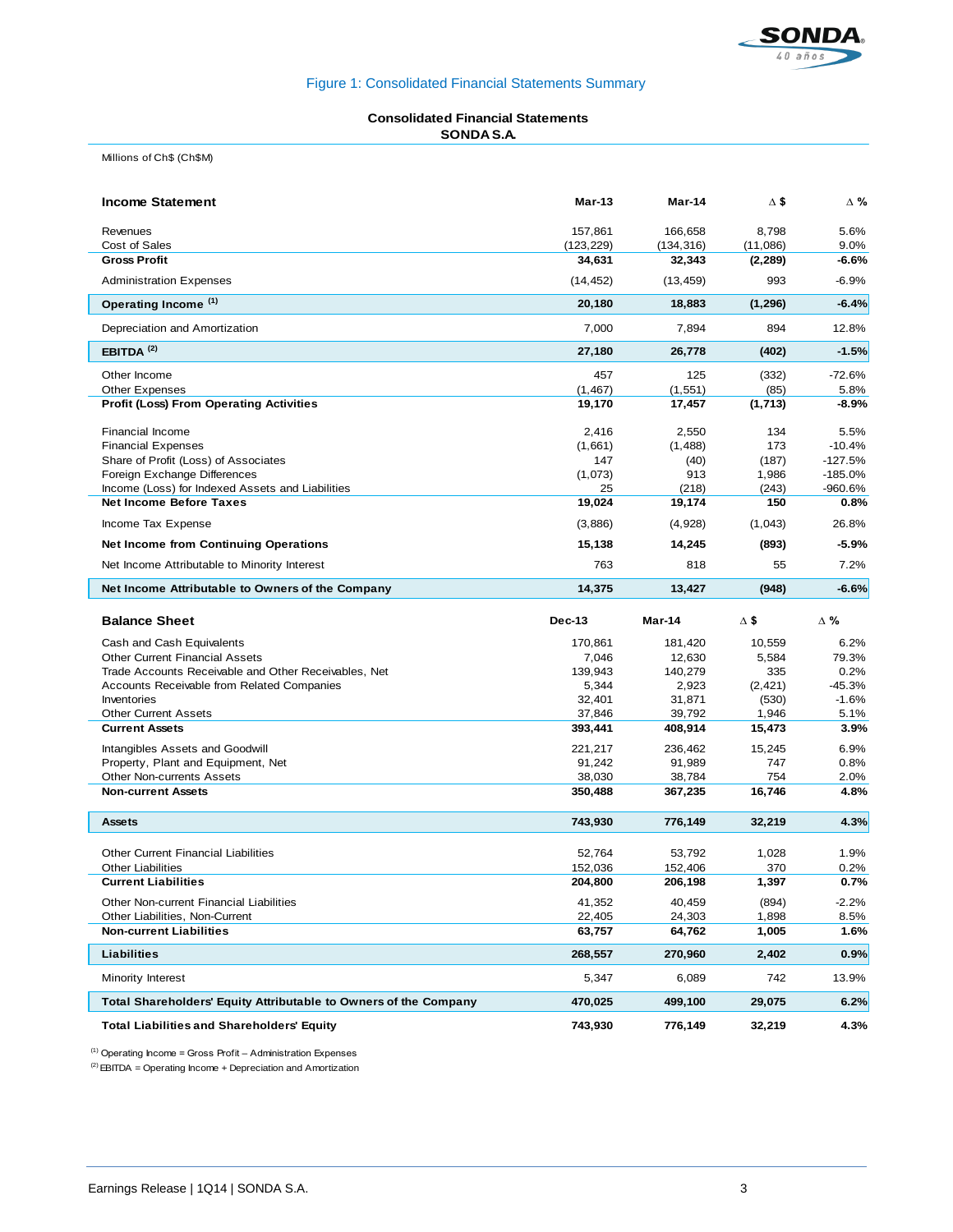

# **2. Consolidated Results for the first quarter of 2014 (1Q14)**

#### **Revenues**

Consolidated revenues totaled \$166,658 million (US\$302.4 million) for 1Q14, 2014, 5.6% (\$8,798 million / \$16.0 million) higher than the first quarter of 2013.

The main variations were the following:

- ◆ Decrease of 0.9% (\$786 million / US\$1.4 million) in revenues from the IT Services business, totaling \$88,341 million (US\$160.3 million) in 1Q14, due to lower revenue in Chile and Brazil, partially offset by higher revenues in OPLA generated from new contracts and projects.
- Increase of 2.3% (\$307 million / US\$0.6 million) in revenue from the Application business, reaching \$13,628 million (US\$24.7 million) for 1Q14, mainly due to increased revenue in Brazil and Chile.
- Increase of 16.7% (\$9,277 million / US\$16.8 million) in revenue from the Platforms business, reaching \$64,690 million (US\$117.4 million). The main variations were:
	- Sales of HW rose by 15.6% (\$6,219 million / US\$11.3 million), totaling \$45,962 million (US\$83.4 million).
	- Sales of SW rose by 21.9% (\$3,231 million / US\$5.9 million), totaling \$18,016 million (US\$32.7 million).

The analysis of revenue by business line for 1Q14, indicates that IT Services contributed 53.0% of consolidated revenues, Platforms contributed 38.8% and Applications contributed the remaining 8.2%.

| <b>Consolidated Revenues by</b><br><b>Business Line</b> | <b>1Q13</b> | <b>1Q14</b> | Δ\$   | $\Delta \%$ |
|---------------------------------------------------------|-------------|-------------|-------|-------------|
|                                                         | Ch\$M       | Ch\$M       |       |             |
| <b>Platforms</b>                                        | 55,412      | 64.690      | 9.277 | 16.7%       |
| <b>IT Services</b>                                      | 89,128      | 88,341      | (786) | $-0.9%$     |
| Applications                                            | 13,321      | 13,628      | 307   | 2.3%        |
| Total                                                   | 157,861     | 166,658     | 8,798 | 5.6%        |
| <b>Breakdown</b>                                        |             |             |       |             |
| <b>Platforms</b>                                        | 35.1%       | 38.8%       |       |             |
| <b>IT Services</b>                                      | 56.5%       | 53.0%       |       |             |
| Applications                                            | 8.4%        | 8.2%        |       |             |
| Total                                                   | 100.0%      | 100.0%      |       |             |

#### **Cost of Sales and Selling, General and Administration Expenses**

Consolidated cost of sales totaled \$134,316 million (US\$243.7 million) in 1Q14, an increase of 9.0% over the same period in 2013.

Administration expenses were \$13,459 million (US\$24.4 million) for 1Q14, a reduction of 6.9% on the first quarter of the previous year.

Figure 2: Consolidated Revenues Business Line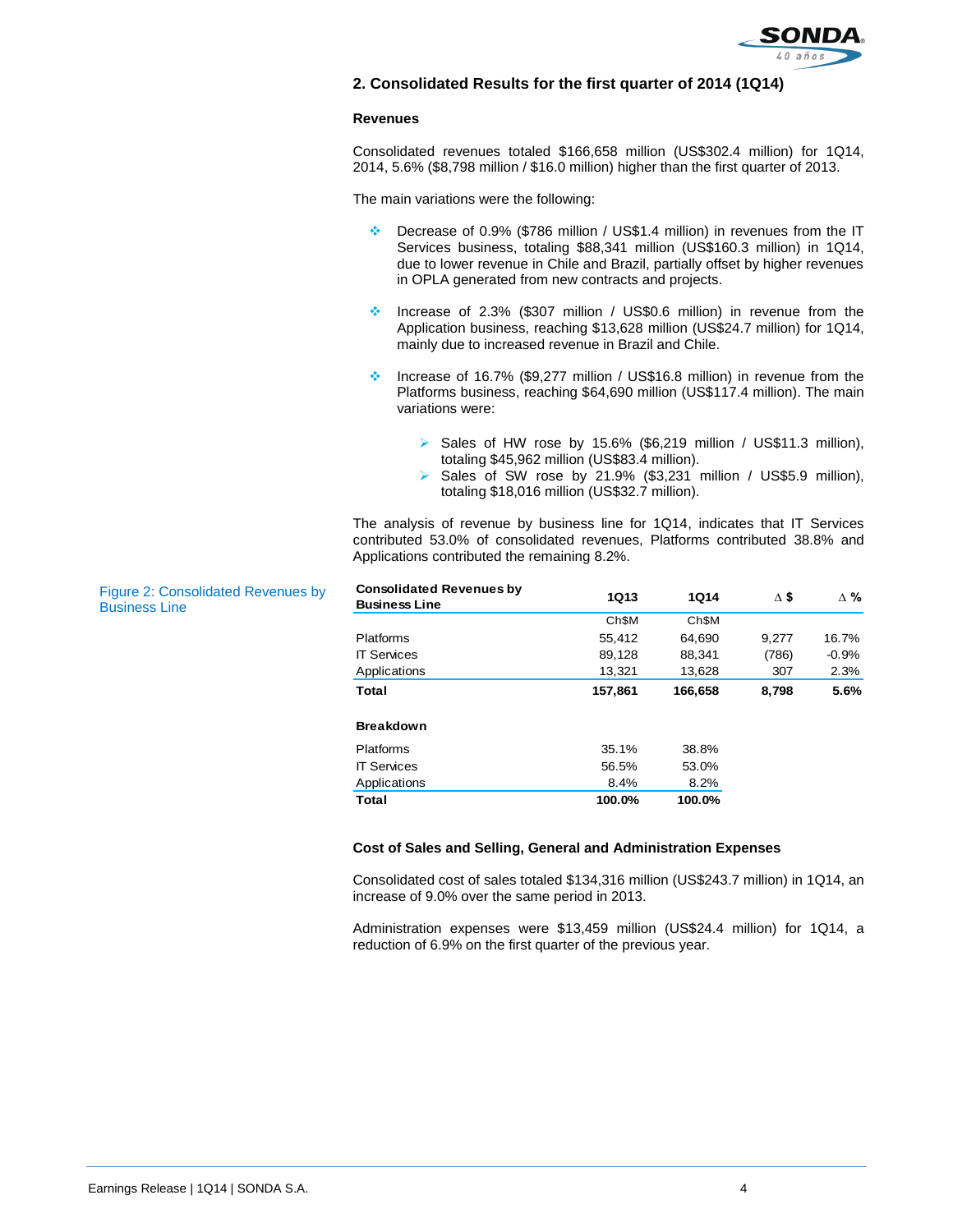

Figure 3: Consolidated Income Statement Summary

| <b>Summary of Consolidated Income</b><br><b>Statement</b> | <b>1Q13</b> | 1Q14              | Δ\$      | Δ%      |
|-----------------------------------------------------------|-------------|-------------------|----------|---------|
|                                                           | Ch\$M       | Ch <sub>\$M</sub> |          |         |
| Revenues                                                  | 157,861     | 166,658           | 8,798    | 5.6%    |
| Cost of Sales                                             | (123, 229)  | (134, 316)        | (11,086) | 9.0%    |
| <b>Gross Profit</b>                                       | 34,631      | 32,343            | (2, 289) | -6.6%   |
| <b>Administration Expenses</b>                            | (14, 452)   | (13, 459)         | 993      | $-6.9%$ |
| Operating Income (1)                                      | 20,180      | 18,883            | (1,296)  | $-6.4%$ |
| EBITDA $(2)$                                              | 27,180      | 26,778            | (402)    | $-1.5%$ |
| Net Income Attributable to Owners                         | 14,375      | 13,427            | (948)    | $-6.6%$ |
| <b>Financial Ratios</b>                                   |             |                   |          |         |
| Gross Margin                                              | 21.9%       | 19.4%             |          |         |
| Operating Margin                                          | 12.8%       | 11.3%             |          |         |
| <b>EBITDA Margin</b>                                      | 17.2%       | 16.1%             |          |         |
| Net Margin                                                | 9.1%        | 8.1%              |          |         |

(1) Operating Income: Gross Profit – Administration Expenses

(2) EBITDA: Operating Income + Depreciation and Amortization

## **Operating Income and EBITDA**

Operating income was \$18,883 million (US\$34.3 million), a decrease of 6.4% (YoY). Gross Margin as a percentage of revenue came to 19.4% and the operating margin to 11.3%, lower by 250bp and 150bp respectively.

EBITDA totaled \$26,778 million (US\$48.6 million) for 1Q14, a decrease of 1.5% (YoY). While EBITDA margin decreased to 16.1%, 110bp less than in previous year.

#### **Other Comprehensive Income (Excluding Administration Expenses)**

Other Comprehensive Income went from a loss of \$1,156 million (US\$2.1 million) in 1Q13 to a gain of \$290 million (US\$0.5 million) in 1Q14, caused mainly by the positive effect of foreign exchange differences (\$1,986 million / US\$3.6 million).

#### **Net Income**

Net Income Attributable to Owners for 1Q14 totaled \$13,427 million (US\$ 24.4 million), 6.6% lower than the first quarter of 2013.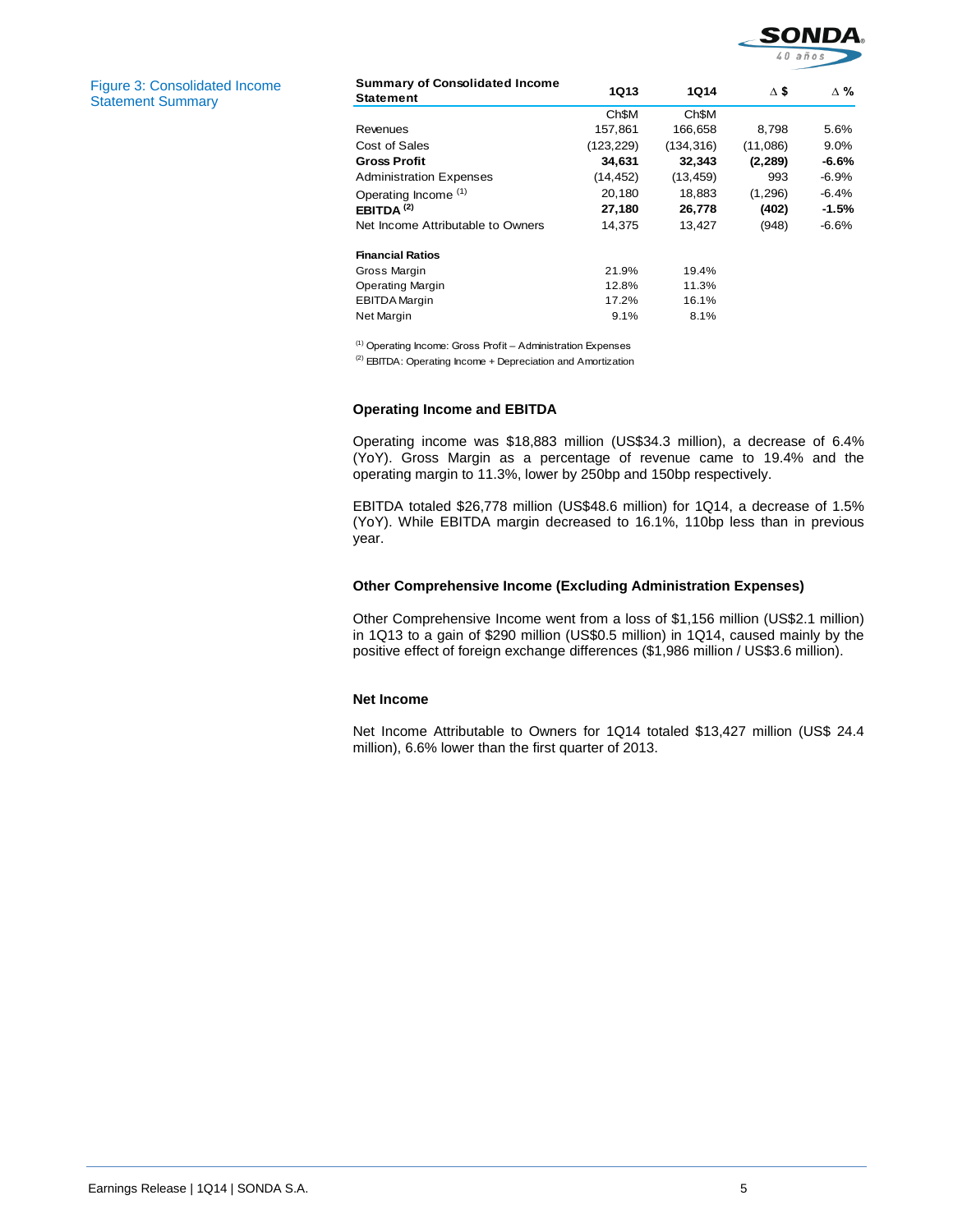

# **3. Regional Results for the first quarter of 2014 (1Q14)**

#### **Chile**

The main variations in Chilean operations to March 2014 are the following:

- \* Revenue reached \$72,461 million (US\$131.5 million), increasing by 2.7% (YoY), due to higher revenues from Platforms (15.9%).
- Operating Income was \$9,922 million (US\$18.0 million / -18.5% YoY) and EBITDA was \$12,748 million (US\$23.1 million / -16.1% YoY), due to the end of some outsourcing contracts last year.
- ◆ Operating Margin reached 13.7%, 360bp lower than the first quarter of 2013.

|                                | <b>1Q13</b>          | <b>1Q14</b>       | $\Delta$ \$ | $\Delta$ % |
|--------------------------------|----------------------|-------------------|-------------|------------|
|                                | Ch <sub>\$M</sub>    | Ch <sub>\$M</sub> |             |            |
| Revenues                       | 70,526               | 72,461            | 1,934       | 2.7%       |
| <b>Platforms</b>               | 34.674               | 40,180            | 5.506       | 15.9%      |
| <b>IT Services</b>             | 32,870               | 28,992            | (3,878)     | $-11.8%$   |
| Applications                   | 2.983                | 3.289             | 306         | 10.3%      |
| Cost of Sales                  | (51,906)             | (56, 109)         | (4,203)     | 8.1%       |
| <b>Gross Profit</b>            | 18.620               | 16.351            | (2, 269)    | $-12.2%$   |
| <b>Administration Expenses</b> | (6, 439)             | (6, 429)          | 10          | $-0.2%$    |
|                                | 12,181               | 9,922             | (2, 259)    | $-18.5%$   |
| EBITDA $(2)$                   | 15,202               | 12,748            | (2, 454)    | $-16.1%$   |
| <b>Operating Margin</b>        | 17.3%                | 13.7%             |             |            |
| <b>EBITDA Margin</b>           | 21.6%                | 17.6%             |             |            |
|                                | Operating Income (1) |                   |             |            |

(1) Operating Income: Gross Profit – Administration Expenses

 $(2)$  EBITDA: Operating Income + Depreciation and Amortization

#### **Brazil**

The main variations in Brazilian operations in 1Q14 are the following:

- \* Revenue reached \$53,111 million (US\$96.4 million), 0.8% lower than 1Q13, mainly due to currency translation effects, without which growth would have been 0.8%.
- Operating Income reached \$3,912 million (US\$7.1 million / -7.4% YoY) and EBITDA was \$6,048 million (US\$11.0 million / -3.4% YoY). Without currency translation effects, Operating Income would have decreased by 6.4% and EBITDA by 2.2%.
- ◆ Operating margin was 7.4% and EBITDA margin was 11.4%, down 50bp and 30bp, respectively.

| <b>Summary of Results Brazil</b> | <b>1Q13</b>       | <b>1Q14</b>       | $\Delta$ \$ | $\Delta \%$ |
|----------------------------------|-------------------|-------------------|-------------|-------------|
|                                  | Ch <sub>\$M</sub> | Ch <sub>\$M</sub> |             |             |
| Revenues                         | 53,560            | 53,111            | (449)       | $-0.8%$     |
| <b>Platforms</b>                 | 10,563            | 11,019            | 457         | 4.3%        |
| <b>IT Services</b>               | 34.668            | 32,991            | (1,677)     | $-4.8%$     |
| Applications                     | 8.329             | 9.101             | 772         | 9.3%        |
| Cost of Sales                    | (44, 774)         | (45, 476)         | (702)       | 1.6%        |
| <b>Gross Profit</b>              | 8,785             | 7,635             | (1, 150)    | $-13.1%$    |
| <b>Administration Expenses</b>   | (4,560)           | (3, 723)          | 837         | $-18.4%$    |
| Operating Income (1)             | 4.226             | 3.912             | (314)       | $-7.4%$     |
| EBITDA <sup>(2)</sup>            | 6.263             | 6,048             | (215)       | $-3.4%$     |
| <b>Operating Margin</b>          | 7.9%              | 7.4%              |             |             |
| <b>EBITDA Margin</b>             | 11.7%             | 11.4%             |             |             |

(1) Operating Income: Gross Profit – Administration Expenses

(2) EBITDA: Operating Income + Depreciation and Amortization

# Figure 4:

Figure 5: Brazil Results Summary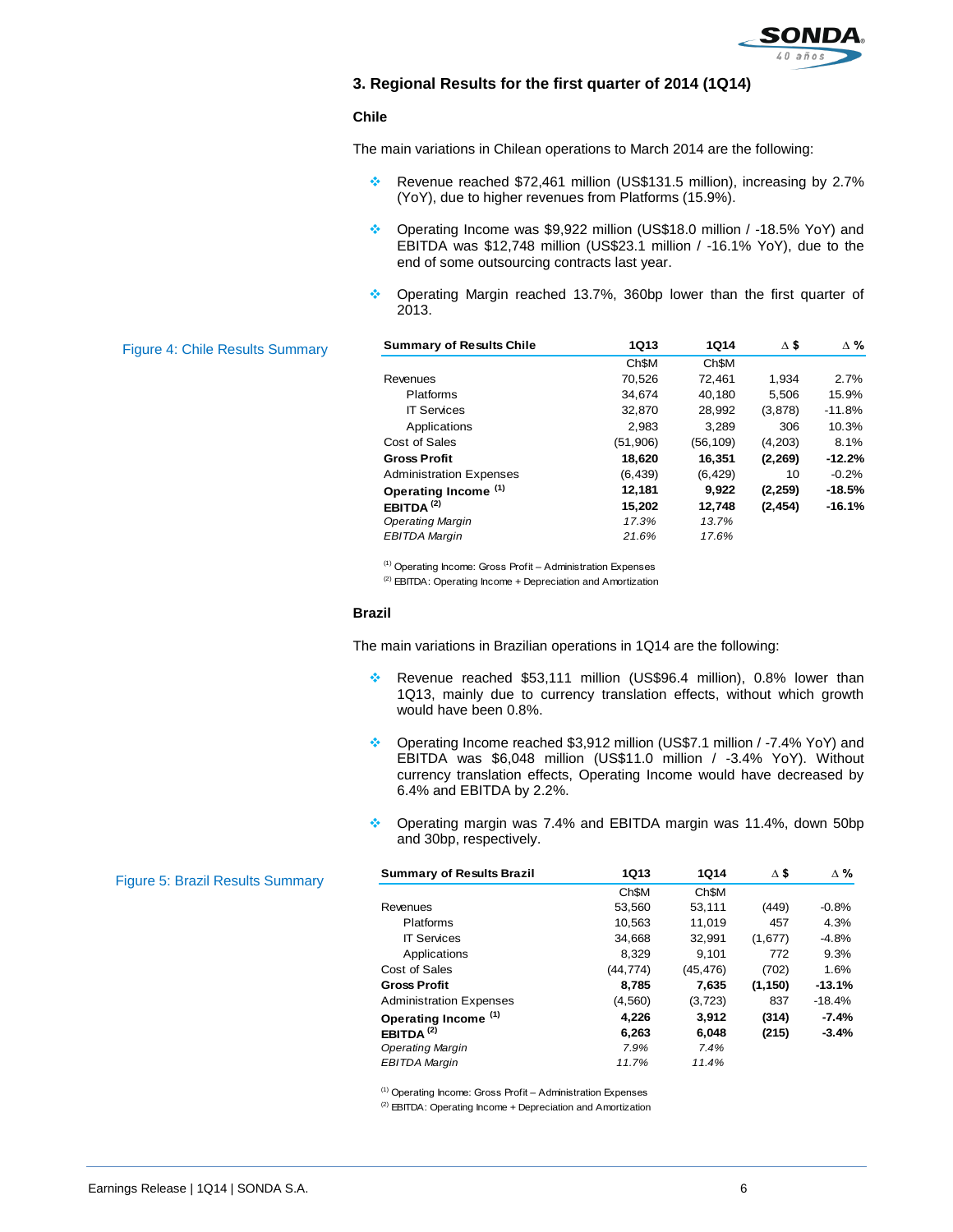

#### **Mexico**

The main variations in Mexican operations in 1Q14 are the following:

- Revenue grew by 11.6% (YoY), totaling \$14,854 million (US\$27.0 million), mainly due to higher revenues from Platforms (+48.5% YoY).
- Operating Income reached \$2,371 million (US\$4.3 million / +35.3% YoY) and EBITDA reached \$2,718 million (US\$4.9 million / +21.7% YoY).
- Operating margin reached 16.0% and EBITDA margin reached 18.3%, higher by 280bp and 150bp than the same period in 2013, respectively.

| <b>1Q13</b>       | 1Q14              | Δ\$      | $\Delta \%$ |
|-------------------|-------------------|----------|-------------|
| Ch <sub>\$M</sub> | Ch <sub>\$M</sub> |          |             |
| 13,309            | 14,854            | 1.545    | 11.6%       |
| 4.128             | 6.129             | 2.001    | 48.5%       |
| 8,971             | 8,726             | (245)    | $-2.7%$     |
| 211               | 0                 | (211)    | $-100.0%$   |
| (10, 074)         | (11, 505)         | (1, 431) | 14.2%       |
| 3.235             | 3.349             | 114      | 3.5%        |
| (1, 483)          | (978)             | 505      | $-34.1%$    |
| 1,752             | 2,371             | 619      | 35.3%       |
| 2,232             | 2,718             | 485      | 21.7%       |
| 13.2%             | 16.0%             |          |             |
| 16.8%             | 18.3%             |          |             |
|                   |                   |          |             |

(1) Operating Income: Gross Profit – Administration Expenses

(2) EBITDA: Operating Income + Depreciation and Amortization

#### **OPLA (Other Latin American Countries)**

The main variations in operations in 1Q14 for the OPLA region (Other Latin American Countries), which includes Argentina, Colombia, Costa Rica, Ecuador, Panama, Peru and Uruguay, are the following:

- Revenue increased by 28.2% over the first quarter of 2013, reaching \$26,232 million (US\$47.6 million). Remarkable was the revenue growth of IT Services (39.7% YoY), mainly driven by Colombia, Uruguay, Ecuador, Argentina and Panama.
- ◆ Operating Income reached \$2,678 million (US\$4.9 million) and EBITDA was \$5,264 million (US\$9.6 million), growing by 32.5% and 51.2% (YoY), respectively.
- ◆ Operating margin was 10.2% and EBITDA margin was 20.1%, higher by 30bp and 310bp than the same period in 2013, respectively.

| <b>Summary of Results OPLA</b> | <b>1Q13</b>       | <b>1Q14</b>       | Δ\$     | $\Delta \%$ |
|--------------------------------|-------------------|-------------------|---------|-------------|
|                                | Ch <sub>\$M</sub> | Ch <sub>\$M</sub> |         |             |
| Revenues                       | 20,465            | 26,232            | 5,767   | 28.2%       |
| <b>Platforms</b>               | 6,048             | 7,362             | 1,313   | 21.7%       |
| <b>IT Services</b>             | 12,618            | 17,633            | 5.015   | 39.7%       |
| Applications                   | 1,798             | 1.238             | (561)   | $-31.2%$    |
| Cost of Sales                  | (16, 475)         | (21, 225)         | (4,750) | 28.8%       |
| <b>Gross Profit</b>            | 3.991             | 5.007             | 1.017   | 25.5%       |
| <b>Administration Expenses</b> | (1,970)           | (2, 330)          | (360)   | 18.3%       |
| Operating Income (1)           | 2.021             | 2.678             | 657     | 32.5%       |
| EBITDA <sup>(2)</sup>          | 3.482             | 5.264             | 1.782   | 51.2%       |
| <b>Operating Margin</b>        | 9.9%              | 10.2%             |         |             |
| <b>EBITDA Margin</b>           | 17.0%             | 20.1%             |         |             |

(1) Operating Income: Gross Profit – Administration Expenses

(2) EBITDA: Operating Income + Depreciation and Amortization

#### Figure 6: Mexico Results Summary

Figure 7: OPLA Results Summary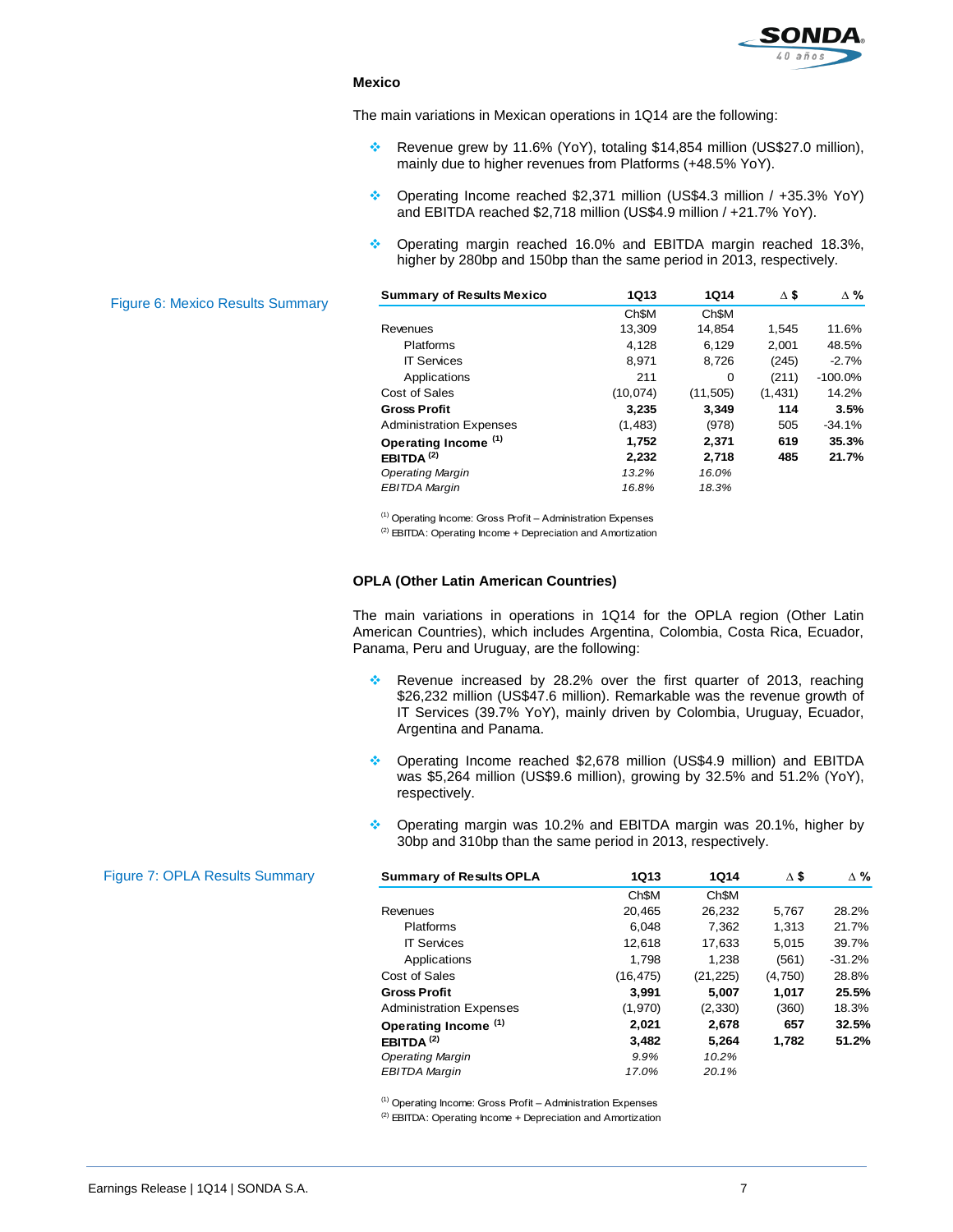

Figure 8: Regional Results Summary

| <b>Regional Summary</b>              | <b>1Q13</b>        | 1Q14               | Δ\$              | Δ%                |
|--------------------------------------|--------------------|--------------------|------------------|-------------------|
|                                      | Ch\$M              | Ch\$M              |                  |                   |
| Chile                                |                    |                    |                  |                   |
| Revenues<br>Platforms                | 70,526             | 72,461             | 1,934            | 2.7%              |
| <b>IT Services</b>                   | 34,674<br>32,870   | 40,180             | 5,506<br>(3,878) | 15.9%<br>$-11.8%$ |
|                                      | 2,983              | 28,992             | 306              | 10.3%             |
| Applications<br>Cost of Sales        | (51,906)           | 3,289<br>(56, 109) | (4,203)          | 8.1%              |
| <b>Gross Profit</b>                  | 18,620             | 16,351             | (2, 269)         | $-12.2%$          |
| <b>Administration Expenses</b>       | (6, 439)           | (6, 429)           | 10               | $-0.2%$           |
| Operating Income <sup>(1)</sup>      | 12,181             | 9,922              | (2, 259)         | $-18.5%$          |
| EBITDA <sup>(2)</sup>                | 15,202             | 12,748             | (2, 454)         | $-16.1%$          |
| <b>Operating Margin</b>              | 17.3%              | 13.7%              |                  |                   |
| EBITDA Margin                        | 21.6%              | 17.6%              |                  |                   |
| Brazil                               |                    |                    |                  |                   |
| Revenues                             | 53,560             | 53,111             | (449)            | $-0.8%$           |
| Platforms                            | 10,563             | 11,019             | 457              | 4.3%              |
| <b>IT Services</b>                   | 34,668             | 32,991             | (1,677)          | $-4.8%$           |
| Applications                         | 8,329              | 9,101              | 772              | 9.3%              |
| Cost of Sales                        | (44, 774)          | (45, 476)          | (702)            | 1.6%              |
| <b>Gross Profit</b>                  | 8,785              | 7,635              | (1, 150)         | $-13.1%$          |
| <b>Administration Expenses</b>       | (4,560)            | (3, 723)           | 837              | -18.4%            |
| Operating Income (1)                 | 4,226              | 3,912              | (314)            | $-7.4%$           |
| EBITDA $(2)$                         | 6,263              | 6,048              | (215)            | $-3.4%$           |
| <b>Operating Margin</b>              | 7.9%               | 7.4%               |                  |                   |
| EBITDA Margin                        | 11.7%              | 11.4%              |                  |                   |
| <b>Mexico</b>                        |                    |                    |                  |                   |
| Revenues                             | 13,309             | 14,854             | 1,545            | 11.6%             |
| Platforms                            | 4,128              | 6,129              | 2,001            | 48.5%             |
| <b>IT Services</b>                   | 8,971              | 8,726              | (245)            | $-2.7%$           |
| Applications                         | 211                | 0                  | (211)            | $-100.0%$         |
| Cost of Sales                        | (10, 074)          | (11, 505)          | (1, 431)         | 14.2%             |
| <b>Gross Profit</b>                  | 3,235              | 3,349              | 114              | 3.5%              |
| <b>Administration Expenses</b>       | (1,483)            | (978)              | 505              | $-34.1%$          |
| Operating Income <sup>(1)</sup>      | 1,752              | 2,371              | 619              | 35.3%             |
| EBITDA $(2)$                         | 2,232              | 2,718              | 485              | 21.7%             |
| <b>Operating Margin</b>              | 13.2%              | 16.0%              |                  |                   |
| <b>EBITDA Margin</b>                 | 16.8%              | 18.3%              |                  |                   |
| <b>OPLA</b>                          |                    |                    |                  |                   |
| Revenues                             | 20,465             | 26,232             | 5,767            | 28.2%             |
| Platforms                            | 6,048              | 7,362              | 1,313            | 21.7%             |
| <b>IT Services</b>                   | 12,618             | 17,633             | 5,015            | 39.7%             |
| Applications                         | 1,798              | 1,238              | (561)            | $-31.2%$          |
| Cost of Sales<br><b>Gross Profit</b> | (16, 475)<br>3,991 | (21, 225)<br>5,007 | (4,750)<br>1,017 | 28.8%<br>25.5%    |
| <b>Administration Expenses</b>       | (1,970)            | (2, 330)           | (360)            | 18.3%             |
| Operating Income <sup>(1)</sup>      | 2,021              | 2,678              | 657              | 32.5%             |
| EBITDA $(2)$                         | 3,482              | 5,264              | 1,782            | 51.2%             |
| <b>Operating Margin</b>              | 9.9%               | 10.2%              |                  |                   |
| <b>EBITDA Margin</b>                 | 17.0%              | 20.1%              |                  |                   |
|                                      |                    |                    |                  |                   |

 $(1)$  Operating Income: Gross Profit – Administration Expenses

(2) EBITDA: Operating Income + Depreciation and Amortization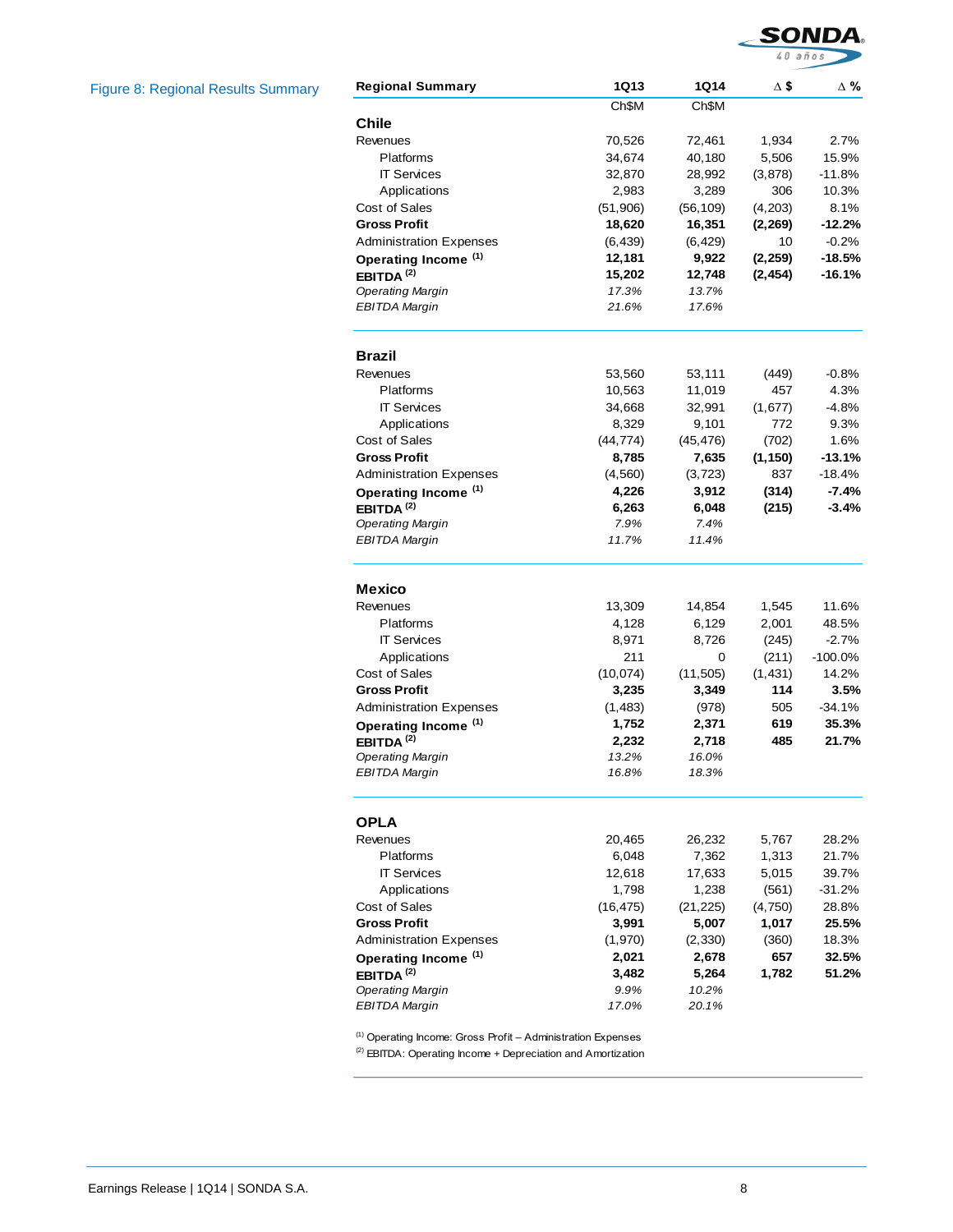

# **4. Analysis of Consolidated Balance Sheet**

#### **Assets**

Total assets amounted to \$776,149 million (US\$1,408.2 million) as of March 2014, showing an increase of 4.3% compared to December 2013. This was mainly due to an increase in:

- Cash and Cash Equivalents of \$10,559 million (US\$19.2 million), whose balance as of March 31, 2014 was \$181,420 million (US\$329.1 million), due to an increase in cash flow from operating activities during the first quarter of 2014.
- Goodwill of \$13,391 million (US\$24.3 million), whose balance as of March 31, 2014 was \$197,367 million (US\$358.1 million), due to currency conversion effect.
- \* Intangible Assets other than Goodwill of \$1,854 million (US\$3.4 million), whose balance as of March 31, 2014 was \$39,095 million (US\$70.9 million), mainly due to investments in contracts for customers.

## **Liabilities**

Liabilities totaled \$270,960 million (US\$491.6 million) as of March 31 2014, increasing by 0.9% with respect to December 2013, mainly due to an increase in:

- Accounts Payable to Related Entities of \$3,154 million (US\$5.7 million), whose balance as of March 31, 2014 was \$11,145 million (US\$20.2 million), due to dividends payable to related parties.
- Deferred Tax Liabilities of \$1,363 million (US\$2.5 million), whose balance as of March 31, 2014 was \$13,647 million (US\$24.8 million), due to higher taxes in Brazil associated with currency translation effects.

And a decrease in:

 Current Tax Liabilities of \$2,053 million (US\$3.7 million), whose balance as at 31 March 2014 was \$6,814 million (US\$12.4 million), caused by lower VAT.

Indebtedness remains at stable levels in 1Q14, with a Leverage ratio (Total Liabilities/Equity) of 0.5x, and a Financial Leverage ratio (Financial Liabilities/Equity) of 0.2x.

## **Shareholder's Equity**

Consolidated Shareholders' Equity Attributable to Owners reached a value of \$499,100 million (US\$905.5 million) in 1Q14. The main variations with respect to December 2013 are driven by the results for the period, the dividend accrual and the currency translation effects on the interest in foreign subsidiaries.

The Return on Equity (ROE) reached 11.1%.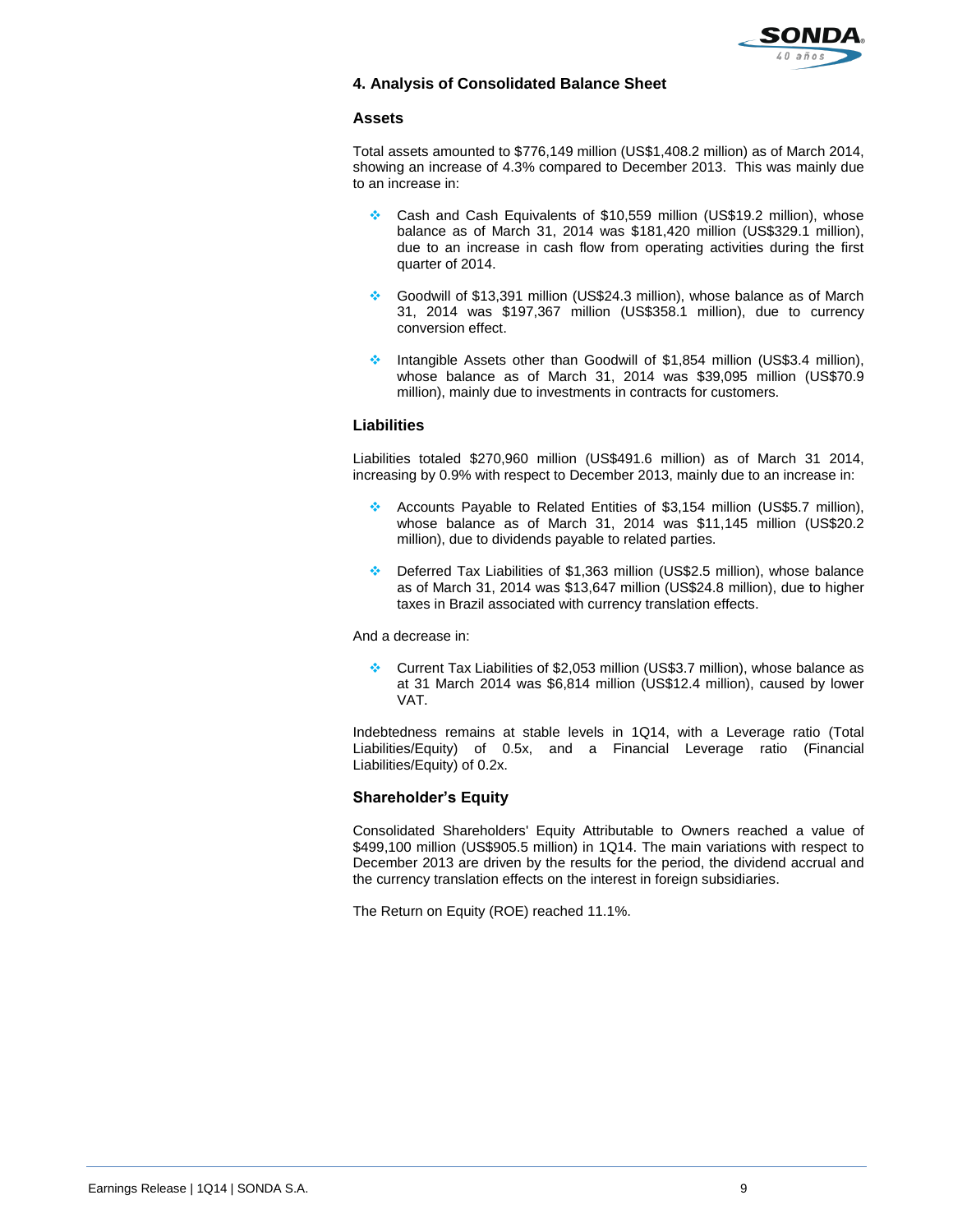

# Figure 9: Financial Indicators

| <b>Financial Ratios</b>                                                                                                                                                                                                                                                                                                                                                                                                                            |          | Mar-13  | Mar-14  | Δ               | $Dec-13$ | Δ               |
|----------------------------------------------------------------------------------------------------------------------------------------------------------------------------------------------------------------------------------------------------------------------------------------------------------------------------------------------------------------------------------------------------------------------------------------------------|----------|---------|---------|-----------------|----------|-----------------|
| Liquidity                                                                                                                                                                                                                                                                                                                                                                                                                                          |          |         |         | Mar-14 / Mar-13 |          | Mar-14 / Dec-13 |
| <b>Current Ratio</b><br>(Current Assets / Current Liabilities)                                                                                                                                                                                                                                                                                                                                                                                     | (times)  | 2.2     | 2.0     | $-8.9%$         | 1.9      | 3.2%            |
| <b>Quick Ratio</b><br>((Current Assets - Inventories) / Current Liabilities)                                                                                                                                                                                                                                                                                                                                                                       | (times)  | 2.0     | 1.8     | $-8.7%$         | 1.8      | 3.7%            |
| <b>Working Capital</b><br>(Current Assets - Current Liabilities)                                                                                                                                                                                                                                                                                                                                                                                   | (Ch M\$) | 201,250 | 202,717 | 0.7%            | 188,641  | 7.5%            |
| <b>Indebtedness</b>                                                                                                                                                                                                                                                                                                                                                                                                                                |          |         |         |                 |          |                 |
| Leverage<br>((Current Liabilities + Non-current Liabilities) / Equity)                                                                                                                                                                                                                                                                                                                                                                             | (times)  | 0.6     | 0.5     | $-15.3%$        | 0.6      | $-5.1%$         |
| <b>Financial Leverage</b><br>((Other Current Financial Liabilities + Other Non-current Financial Liabilities) /<br>Equity)                                                                                                                                                                                                                                                                                                                         | (times)  | 0.2     | 0.2     | $-20.7%$        | 0.2      | $-5.8%$         |
| <b>Short-Term Debt</b><br>(Current Liabilities / Total Liabilities)                                                                                                                                                                                                                                                                                                                                                                                | (times)  | 0.6     | 0.8     | 27.7%           | 0.8      | $-0.2%$         |
| Long-Term Debt<br>(Non-Current Liabilities / Total Liabilities)                                                                                                                                                                                                                                                                                                                                                                                    | (times)  | 0.4     | 0.2     | $-40.8%$        | 0.2      | 0.7%            |
| Financial-Expenses-Coverage Ratio<br>(EBITDA / Financial Expenses)                                                                                                                                                                                                                                                                                                                                                                                 | (times)  | 16.4    | 18.0    | 10.0%           | 15.8     | 13.8%           |
| <b>Financial Debt to EBITDA Ratio</b><br>((Current Liabilities + Non-current Liabilities) / EBITDA <sup>1,2</sup> )                                                                                                                                                                                                                                                                                                                                | (times)  | 1.0     | 0.9     | $-10.3%$        | 0.8      | 6.6%            |
| <b>Net Financial Debt to EBITDA Ratio</b><br>((Current Liabilities + Non-current Liabilities - Cash and Cash Equivalents - Other<br>Current Financial Assets) / EBITDA <sup>1,2</sup> )                                                                                                                                                                                                                                                            | (times)  | (0.4)   | (0.9)   | 140.5%          | $-0.7$   | 26.8%           |
| <b>Profitability</b>                                                                                                                                                                                                                                                                                                                                                                                                                               |          |         |         |                 |          |                 |
| <b>ROE</b><br>(Net Income attrib.to Ow ners <sup>2</sup> / Equity attrib.to Ow ners <sup>3</sup> )                                                                                                                                                                                                                                                                                                                                                 | %        | 13.7%   | 11.1%   | $-260$ bp       | 15.4%    | $-430$ bp       |
| <b>ROA</b><br>(Net Income attrib.to Ow ners <sup>2</sup> / Equity attrib.to Ow ners <sup>3</sup> )                                                                                                                                                                                                                                                                                                                                                 | %        | 8.0%    | 7.1%    | -90 bp          | 9.2%     | $-210bp$        |
| <b>Earnings per Share</b><br>(Net Income attrib.to Owners of Comp. / Total Shares <sup>4</sup> )                                                                                                                                                                                                                                                                                                                                                   | (Ch\$)   | 66.0    | 61.7    | $-6.6%$         | 76.3     | $-19.2%$        |
| Dividend Yield<br>(Dividends Paid <sup>5</sup> / Closing Market Stock Price)                                                                                                                                                                                                                                                                                                                                                                       | %        | 1.7%    | 2.3%    | 60 bp           | 2.5%     | $-20bp$         |
| <sup>1</sup> EBTIDA = Operating Income + Depreciation and Amortization<br>$2$ Annual Base<br><sup>3</sup> Calculated as an average:<br>- Mar-14: average between Mar-14 and Dec-13<br>- Mar-13: average between Mar-13 and Dec-12<br>- Dec-13: average between Dec-13 y Dec-12<br><sup>4</sup> Numbers of shares considered:<br>- Mar-14 = $871.057.175$<br>- Mar-13 = $871.057.175$<br>$-$ Dec $-13 = 871.057.175$<br><sup>5</sup> Last 12 months |          |         |         |                 |          |                 |